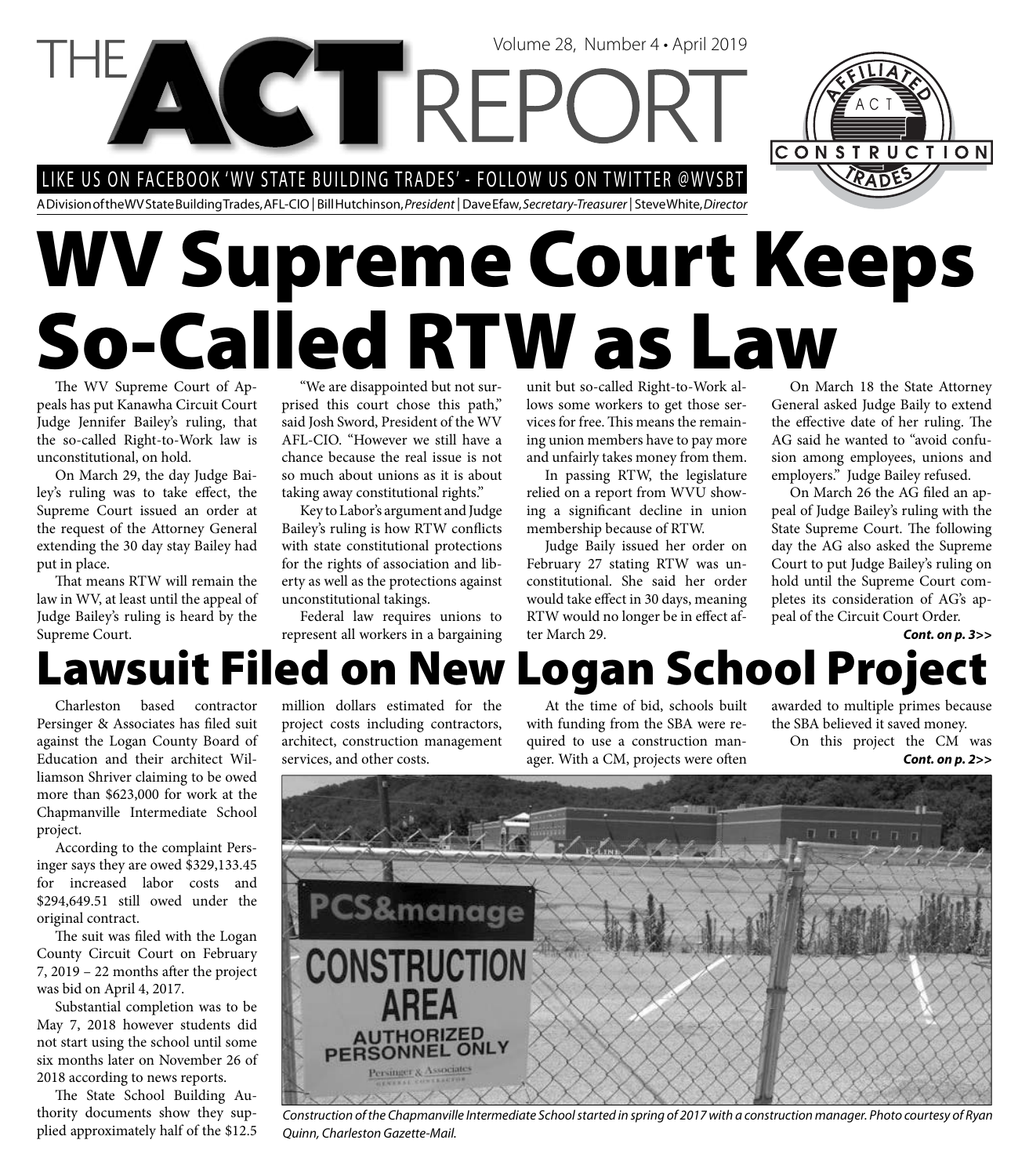### **West Virginia State Pipe Trades Apprenticeship Contest Held in Charleston** *Winners to Compete in Regionals*

The West Virginia State Pipe Trades held their annual Apprenticeship Contest in Charleston April 2 - 4.

The event took place at Charleston Local 625's training center with 14 apprentices from five local unions based in West Virginia participating.

Contestants competed in four categories: Plumber; Pipefitter; Welder; and HVAC Technician.

In addition an award is given to the overall best performing local. This year Wheeling Local 83 won the overall award.

Apprentices were given hands-on tests in a variety of skill areas including solder, braze, isometric drawing, welding, rigging, tube bending, plumbing, pipe layout, screwed pipe, builders level and underground layout. They also were given a written test.

"I was really impressed with all of the contestants," said Brett Matthews, Training Coordinator for Local 625. "And we appreciate our event judges as well as many volunteers who made this a successful event."

An awards banquet was held Thursday, April 4th where the winners in each category were announced.

Winning in the Plumbing category was Paul Sawyer of Local 152, Morgantown. For Pipefitter, James Beckett from Local 83 Wheeling got top honors.

Winning Welder was Brodey Linville, from Parkersburg LU 565. Chad Tiller from LU 625 Charleston won for HVAC Technician. Wheeling Local 83 won the overall award.

Prizes were awarded for each category.

### **Longview Power to Build Phase Two**

Longview Power near Morgantown is planning to add more power generation in a second phase that will cost around \$1 billion.

The project will include both natural gas and solar generation for a combined additional output of 1,250 megawatts.

The site already has a state-of-theart 700 megawatt coal fired facility which came online in 2011.

The new 1,200-megawatt natural gas power generation facility will cost approximately \$900 million.

The \$70 million, 50 megawatt solar energy complex will cover 60 acres of land surrounding the plant.

Much of the land where the solar panels are set to go will be located in Pennsylvania.

West Virginia doesn't allow for renewable energy tax credits but Pennsylvania does.

According to news reports Longview plans to spend roughly \$30 million constructing a 6.2-mile long, 20-inch natural gas pipeline connecting the site to Trans Canada's interstate transmission line.

Rights-of-way have been purchased.

Representatives from Longview and the North Central WV Building Trades Council have already met to discuss an agreement to use local union workers to build the new facilities.

"We are looking forward to an agreement that puts a huge amount of local trades' people to work building this project," said Natalie Stone, Executive Secretary of the North Central WV Building Trades.

The project is in the early stage of development and is anticipating a 2022 start. ■

Region 2 competition which will be held in Detroit the first week of June. Contestants from WV, Michigan, Indiana, Kentucky, Ohio, Pennsylvania, Maryland, Virginia and the District of Columbia will compete.



The winners will take part in the *Andy Stanley from Morgantown Local 152 competes in the welding portion of the WV State Pipe Trades Apprenticeship Contest held in Charleston.*

### *Logan School Project*

#### *Continued from Page 1*

PCS&manage, LLC

Persinger was hired for the General Trades portion of the project at approximately \$5.5 million with a number of prime contracts also being let to HVAC/Plumbing, Electrical, Roofing and other portions all totaling approximately \$9 million.

News reports in June of 2017 indicate the Logan Board of Education wanted out of their contract with the CM.

The Board expressed concerns about the SBA requirement to have a CM which was reported as costing \$954,000.

In September of 2017 the SBA approved a request from the Logan Board to remove PCS&manage as the CM.

The following month the Board amended its contracts with Persinger and Williamson Shriver agreeing to additional sums reflecting the absence of PCS.

In addition, the Board hired a clerk of the works.

In their complaint Persinger claims the duties of the CM were never properly reassigned and communicated to all parties on the project.

Public records show the project had a variety of scheduling, quality, safety and other issues.

ACT Director Steve White wonders if problems at the Chapmanville project are connected to the repeal of the state prevailing wage law.

"This was one of the first new schools to be built without prevailing wage," said White.

"I think policy makers should ask themselves if the repeal of prevailing wage was a factor in this project and what will they do if more problems occur?"

The state prevailing wage law was repealed in May of 2016.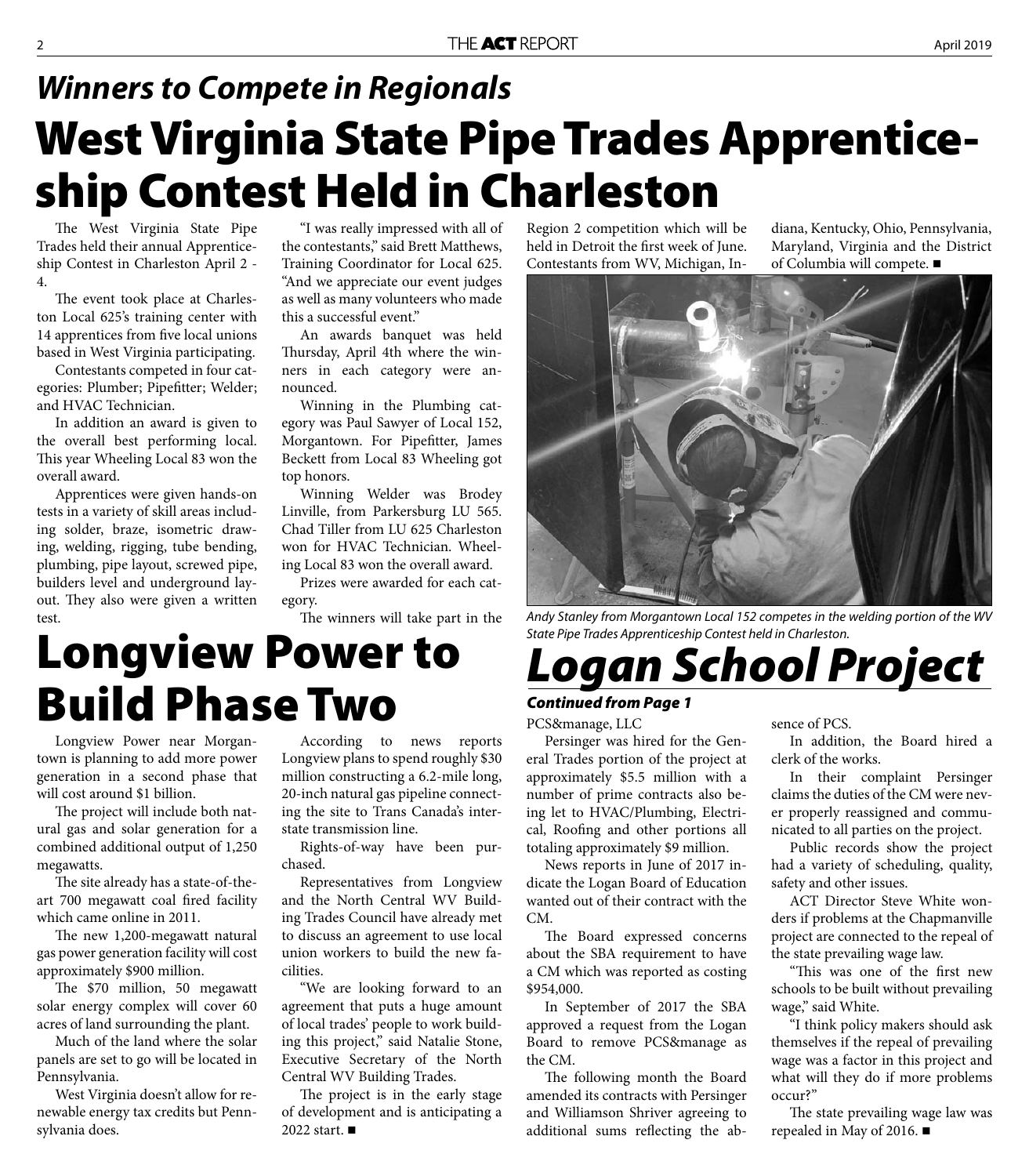#### **Painters DC 53** *Painters DC 53***7th Annual Coating & Corrosion Expo Held**

The 7th Annual Coating & Corrosion Expo took place on Wednesday, April 3 in Weston, WV.

The event, sponsored by Painters District Council 53, offered a variety of activities to assist those who deal with the effects of corrosion in an industrial setting.

Classes and demonstrations were geared towards pipeline contractors, oil & gas industry, paint contractors, paint & coating suppliers, technicians, chemical plant operators, and individuals working in DOT, tanks, bridges, concrete and refining industries.

Class topics included Coatings for Reducing Bridge Maintenance & Painting Costs; Coatings Technologies for Tanks; Effective Use & Proper Application of Pipeline Coatings; and Protective Coatings Inspection Basics.

In addition, the National Asso-

## **Electrician Apprentice Applications Available for 596 Clarksburg's Area**

The IBEW Clarksburg Joint Apprenticeship Committee takes electrician apprenticeship applications year round but only on the first Tuesday of each month.

Those interested should apply at the IBEW 596 Union Hall, 1001 North 12th Street in Clarksburg between the hours of 9am and 4pm (closed for lunch from 12:00 to 1:00pm).

The cut-off for the 2019 class will be May 7, 2019.

The five year program teaches all aspects of the electrical trade for low, medium, and high voltage systems including general wiring, conduit/ cable tray, motor controls, transformers, communications cabling, security and fire alarm systems, solar power, safety, and a complete understanding of the trade.

Apprentices learn on-the-job (paid) under the supervision of journeymen and attend classes two nights per week, from September through May.

Applicants must be at least 18 years old (birth certificate required) and have a high school diploma or equivalent and show they have passed a full year of high school algebra (official transcript required).

Original transcripts, diplomas, or equivalent records will be required to apply.

Credit for military experience may be available if a DD-214 is filed.

A WV driver's license is mandatory as well as a \$25 application fee.

Applicants must reside within the area served by IBEW Local 596: Barbour, Doddridge, Harrison, Lewis, Marion, Monongalia, Pendleton, Pocahontas, Preston, Randolph, Taylor, Tucker or Upshur County.

Applicants meeting the basic requirements will be scheduled for an interview by the committee.

Substance abuse testing will be required before entry and during the program.

The recruitment, selection, employment and training of apprentices shall be without discrimination because of race, color, religion, national origin, sex or age.

For more information call 304- 622-0151 ext. 12, or go to their website IBEW596.com. ■

ciation of Corrosion Engineers held their Basic Corrosion course where participants gain an overview of the theoretical and practical aspects of corrosion.

"Our Expo has the most advanced training and demonstrations about how to properly deal with corrosion

and apply coatings in the region," said Dan Poling, Business Manager of Painters DC 53.

According to Poling around 225 attended the one-day event which was held at the Council's training center called the Finishing Trades Institute. ■



*Painters DC 53's Brian Stanley demonstrates virtual-reality painting equipment during the 7th annual Coating and Corrosion Expo held in Weston on April 3.*

### *So-Called RTW*

#### *Continued from Page 1*

The court granted his request on Friday, March 29.

Attorneys representing Labor were given a little more than a day to file a response which they did on the morning of March 29.

Labor attorneys Vince Trivelli and Bob Bastress pointed out the AG was slow with his filings and as such placed the Supreme Court and the Labor plaintiffs in a position where they were forced into an unnecessarily quick response.

In addition, they took issue with the AG's position stating that voiding RTW would cause confusion writing "West Virginia has been a state without a so-called 'Right-to-Work' law for much longer than the law at issue has been in effect."

Quoting prior case law Trivelli

and Bastress also noted "…the suspension of fundamental constitutional rights, for even minimal periods of time, unquestionably constitutes irreparable injury."

The attorneys urged the Court to reject the AG's Motion stating, "the suspension of fundamental constitution rights of the Respondents, their members and others should not be allowed to continue"

Justice Tim Armstead disqualified himself from participating in this case. He was the Speaker of the House when the legislation was passed.

Now each side will file briefs to make their case, Labor's response to the appeal is due August 12. If the Supreme Court sets a date for oral arguments it is likely to be sometime this fall.